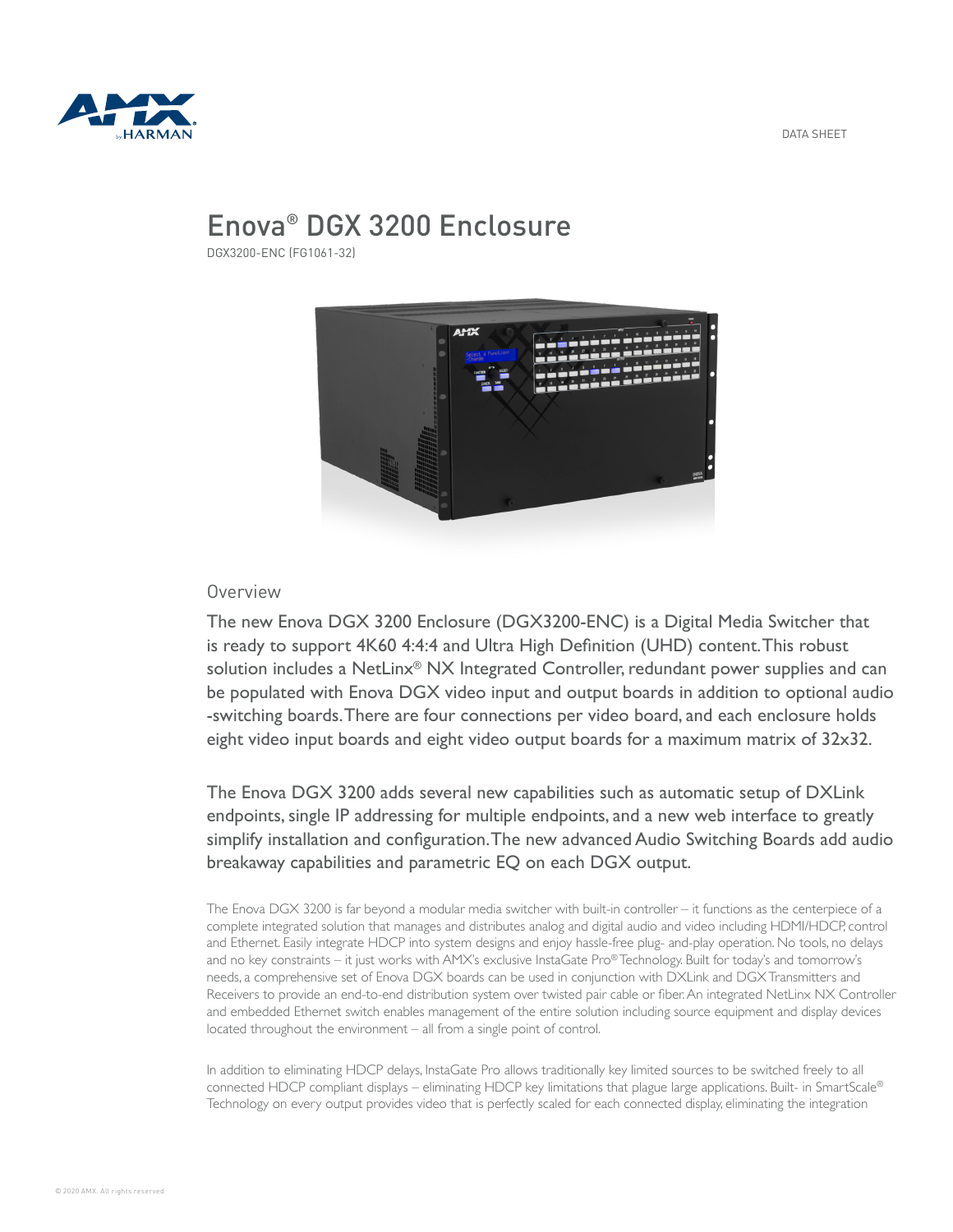challenges that can occur when sources and displays have different supported resolutions – making it easy to specify, easy to install and easy to use. With the powerful combination of analog- to-digital signal conversion, video scaling and high speed digital switching the system delivers perfect video every time – regardless of signal type.

As part of a complete distribution system, easily send analog or digital audio and video including HDMI with HDCP signals, plus control 10 Km over single mode fiber or 300 meters over multimode fiber; send all this plus power up to 100 meters over standard twisted pair cable to and from the Enova DGX using the DXLink Twisted Pair and Fiber Transmitters/Receivers.

#### Common Applications

- The Enova DGX is ideal for dramatically simplifying AV control and distribution in large spaces such as lecture halls, auditoriums, hotel ballrooms, casinos, museums and stadiums/arenas.
- The Enova DGX is ideally suited for multi-room or configurable room applications, where multiple collaboration spaces share a single DGX for control.
- Enova DGX fiber capabilities enable transport of audio, video and control up to 10 Km making it a perfect solution for tall buildings with multiple floors, large campuses with multiple buildings or large facilities such as a factory.
- Enova DGX fiber solutions provide secure distribution of content for applications which data security is critical such as government, banking/finance or network operation centers.

#### Features

- HDMI/HDCP Switching End-to-end distribution of HDMI/HDCP without interruption or key constraints using InstaGate Pro® Technology
- 4K60 4:4:4 and Ultra High Definition (UHD) Content Ready Designed to support future resolutions for years to come
- HDCP Compliance Over Fiber Compatible DXLink Fiber boards transmit uncompressed video, including HDCP protected content, up to 10 Km at 10 Gbps (single mode fiber options transmit 10 Km, multimode 300 m)
- Fiber Your Way DXLink Fiber boards are available in single mode or multimode; simplex or duplex
- AV and Control over Twisted Pair, Fiber or Both Send audio, video, bi-directional control and Ethernet over twisted pair or fiber cable, or integrate both into the same system
- Embedded NetLinx NX Integrated Control Processor Allows any connected device to be managed, monitored or controlled
- Integrated Ethernet Switch Pass Ethernet through the attached DXLink Twisted Pair or Fiber Transmitters and Receivers
- Analog to Digital Video Conversion with Scaled Outputs Converts any source signal to digital and uses SmartScale Technology to automatically output video that is perfectly scaled for each connected display
- Onboard Web Configuration for all Aspects of the DGX System Greatly simplifies the setup and configuration of Enova DGX systems including DXLink endpoints drastically reducing installation time
- Automatic Setup of DXLink Endpoints Simplified installation by auto-discovering DXLink devices when they are connected to an Enova DGX
- Single IP Address Required for Multiple Endpoints Reduces the need for IT administrators to provision numerous IP addresses across the system for transmitters and receivers
- Unrivaled Network Security With Dual NIC to isolate AMX or third-party AV equipment from the primary network, IPv6 and wired 802.1X for protected network access, and user-defined LDAP login group support, the Enova DGX provides rock-solid security
- Independent Routing of Audio and Video Using Audio Switching Boards Provides increased flexibility to combine and separate audio from video in a variety of applications
- AxLink Port Makes it easier to connect AxLink devices like keypads directly to the Enova DGX
- InstaGate Pro Technology Easily integrate HDCP into system designs and enjoy hassle-free matrix switching to all compliant displays. No tools, no delays, and no key constraints – it just works
- SmartScale Technology Automatically responds to the display's declared EDID information and scales the video to the best resolution and video parameters for that display without manual setup; this prevents inferior video quality when sources are forced to lower resolutions to support the least capable display in the system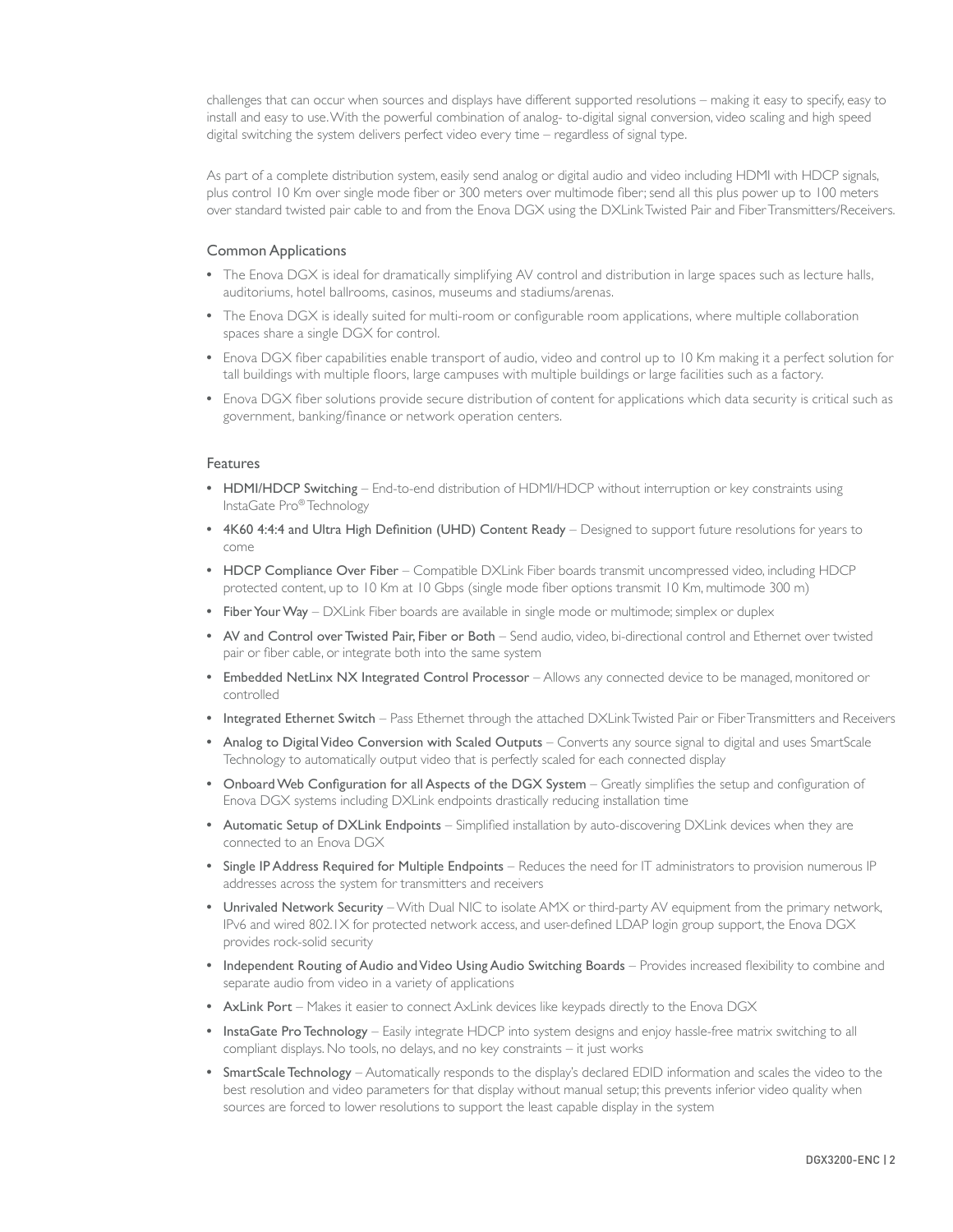- DXLink Twisted Pair Input and Output Boards HDCP Compliant boards send audio, video, control, Ethernet and power over one standard twisted pair cable up to 200 m – 100 m to the matrix switcher and 100 m after the matrix switcher, see the Cabling for Success with DXLink white paper for more details
- Built-in NetLinx NX Integrated Controller Easily program and manage the entire solution including source equipment and display devices located across multiple rooms – all from a single point of control
- Easily Convert Analog to Digital Signals Use the Enova DGX Digital Media Switcher in conjunction with DXLink Multi-Format Transmitters (Twisted Pair or Fiber), and easily integrate legacy analog sources and automatically convert their signals to digital
- Hot Swappable Video Input / Output Boards Easily add or replace I/O boards at any time after deployment the system automatically recognizes the new configuration and activates the boards
- 3D Support Pass through latest video formats including 3D and Deep Color
- Surround Sound Support Pass through high definition surround sound including Dolby TrueHD, Dolby Digital, DTS-HD Master Audio, DTS, and 2-channel through 8-channel L-PCM
- High Speed Digital Switching 26 Gbps ensures perfect pixel for pixel reproduction of video
- Fully Redundant Power Supplies With Independent Power Paths Ensures maximum reliability for applications that require 24/7 uptime

\*Enclosures manufactured on or after June 1, 2016, those manufactured before that time have a per channel aggregate data rate of 12.8 Gbps

### Specifications

| <b>GENERAL</b>                                                 |                                                                                                                                                                                                                                                                                                                                                                                                                                                                                                                                                                                                                                                                                                                                                                                                                                                                                                                                                                                                                                                                                                                                                                                            |
|----------------------------------------------------------------|--------------------------------------------------------------------------------------------------------------------------------------------------------------------------------------------------------------------------------------------------------------------------------------------------------------------------------------------------------------------------------------------------------------------------------------------------------------------------------------------------------------------------------------------------------------------------------------------------------------------------------------------------------------------------------------------------------------------------------------------------------------------------------------------------------------------------------------------------------------------------------------------------------------------------------------------------------------------------------------------------------------------------------------------------------------------------------------------------------------------------------------------------------------------------------------------|
| Supported Signal Styles/<br>Compatible Input and Output Boards | DGX-I-HDMI, Enova DGX HDMI Input Board (FG1058-540)<br>$\bullet$<br>DGX-O-HDMI, Enova DGX HDMI Output Board (FG1058-550)<br>$\bullet$<br>DGX-I-DVI, Enova DGX DVI Input Board (FG1058-600)<br>$\bullet$<br>DGX-O-DVI, Enova DGX DVI Output Board (FG1058-610)<br>$\bullet$<br>DGX-I-DXL, Enova DGX DXLink Twisted Pair Input Board (FG1058-570)<br>$\bullet$<br>DGX-O-DXL, Enova DGX DXLink Twisted Pair Output Board<br>$\bullet$<br>(FG1058-580)<br>DGX-I-DXF-MMD, Enova DGX DXLink Multimode Fiber Input Board,<br>$\bullet$<br>Duplex (FG1058-622)<br>DGX-O-DXF-MMD, Enova DGX DXLink Multimode Fiber Output Board,<br>$\bullet$<br>Duplex (FG1058-632)<br>DGX-I-DXF-MMS, Enova DGX DXLink Multimode Fiber Input Board,<br>$\bullet$<br>Simplex (FG1058-623)<br>DGX-O-DXF-MMS, Enova DGX DXLink Multimode Fiber Output Board,<br>$\bullet$<br>Simplex (FG1058-633)<br>DGX-I-DXF-SMD, Enova DGX DXLink Single Mode Fiber Input Board,<br>$\bullet$<br>Duplex (FG1058-620)<br>DGX-O-DXF-SMD, Enova DGX DXLink Single Mode Fiber Output Board,<br>$\bullet$<br>Duplex (FG1058-630)<br>DGX-I-DXF-SMS, Enova DGX DXLink Single Mode Fiber Input Board,<br>$\bullet$<br>Simplex (FG1058-621) |
|                                                                |                                                                                                                                                                                                                                                                                                                                                                                                                                                                                                                                                                                                                                                                                                                                                                                                                                                                                                                                                                                                                                                                                                                                                                                            |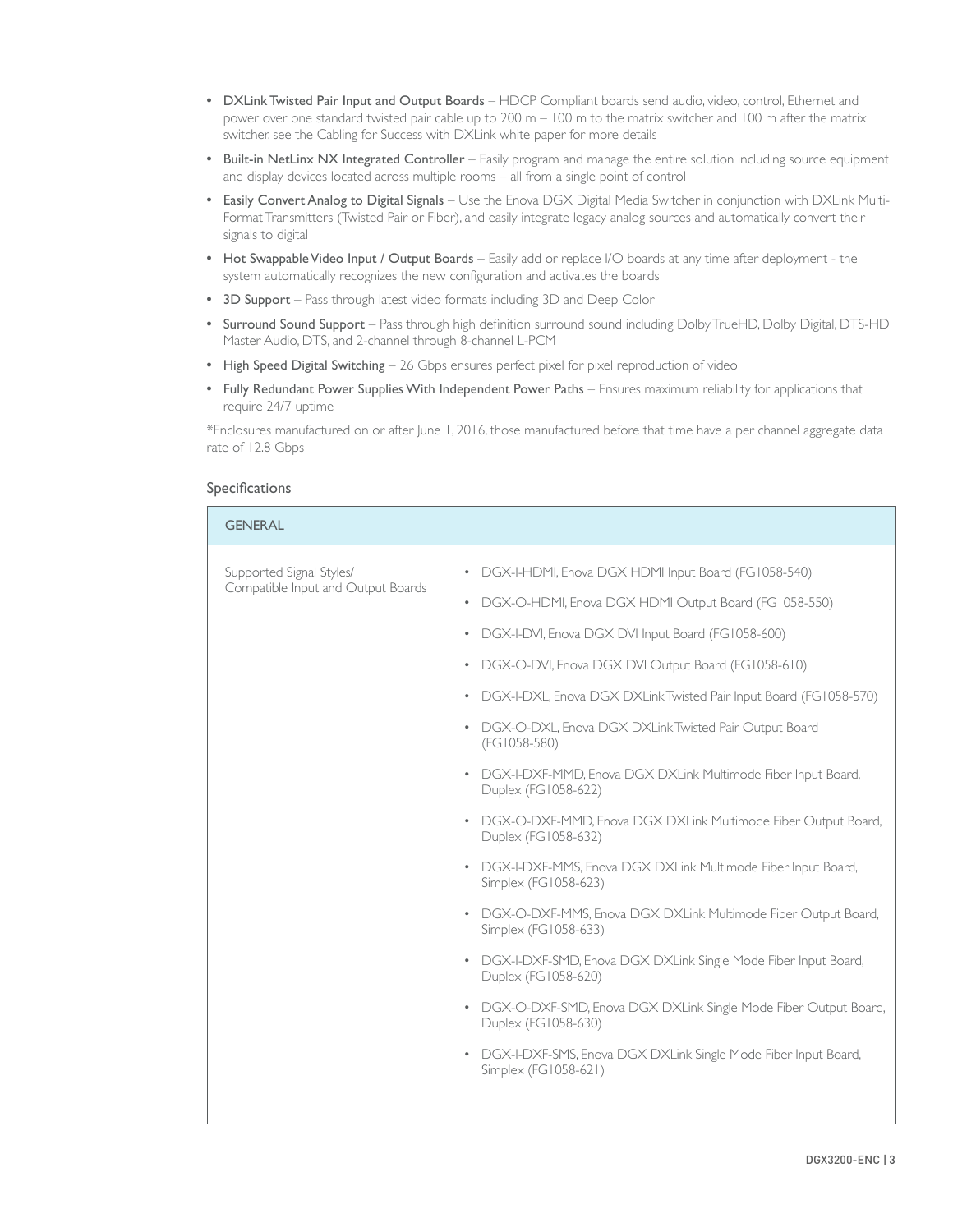| • DGX-O-DXF-SMS, Enova DGX DXLink Single Mode Fiber Output Board,<br>Simplex (FG1058-631)<br>• DGX-AIE, Enova DGX Audio Insert / Extract Board for Enova DGX<br>8/16/32/64 (FG1058-705)<br>DGX-I-HDMI-4K, Enova DGX 4K HDMI Input Board (FG1061-540)<br>$\bullet$<br>• DGX-I-DXL-4K, Enova DGX 4K DXLink Twisted Pair Input Board<br>(FG1058-570)<br>DGX-O-DXL-4K Enova DGX 4K DXLink Twisted Pair Output Board<br>$\bullet$<br>(FG1061-580)<br>DGX-I-DXL-4K60 Enova DGX DXLink 4K60 Twisted Pair Input Board<br>$\bullet$<br>(FG1061-572)<br>DGX-O-DXL-4K60 Enova DGX DXLink 4K60 Twisted Pair Output Board<br>$\bullet$<br>(FG1061-582)<br>DX-TX-4K60 DXLink 4K60 HDMI Transmitter Module (FG1010-312-01)<br>$\bullet$<br>• DX-RX-4K60 DXLink 4K60 HDMI Receiver Module (FG1010-512-01)<br>Note: Use fiber duplex models for bidirectional control over fiber. Simplex<br>models do not support control transport over fiber; although when used as<br>part of a complete Enova DGX solution, control can be provided if a supple-<br>mental independent network connection is used. See the "Instruction Manual<br>- Enova DGX 100 Series Digital Media Switchers" for details.<br>Dimensions (HWD)<br>• Without Extractors, With Mounting Ears: 10 1/2" x 19" x 20"<br>$(26.54 \text{ cm} \times 48.3 \text{ cm} \times 51 \text{ cm})$<br>• With Extractors and Mounting Ears: 10 1/2" x 19" x 21"<br>$(26.54 \text{ cm} \times 48.3 \text{ cm} \times 53.54 \text{ cm})$<br><b>Rack Units</b><br>6<br>Weight<br>• Approximately 73 lbs (33.1 kg) per loaded enclosure<br>Shipping Weight: Approximately 83 lbs (37.6 kg) per loaded enclosure<br>$\bullet$<br>Regulatory Compliance<br>FCC CFR Title 47 Part 15 Subpart B Class A |      |
|-----------------------------------------------------------------------------------------------------------------------------------------------------------------------------------------------------------------------------------------------------------------------------------------------------------------------------------------------------------------------------------------------------------------------------------------------------------------------------------------------------------------------------------------------------------------------------------------------------------------------------------------------------------------------------------------------------------------------------------------------------------------------------------------------------------------------------------------------------------------------------------------------------------------------------------------------------------------------------------------------------------------------------------------------------------------------------------------------------------------------------------------------------------------------------------------------------------------------------------------------------------------------------------------------------------------------------------------------------------------------------------------------------------------------------------------------------------------------------------------------------------------------------------------------------------------------------------------------------------------------------------------------------------------------------------------------------------------------------------------|------|
|                                                                                                                                                                                                                                                                                                                                                                                                                                                                                                                                                                                                                                                                                                                                                                                                                                                                                                                                                                                                                                                                                                                                                                                                                                                                                                                                                                                                                                                                                                                                                                                                                                                                                                                                         |      |
|                                                                                                                                                                                                                                                                                                                                                                                                                                                                                                                                                                                                                                                                                                                                                                                                                                                                                                                                                                                                                                                                                                                                                                                                                                                                                                                                                                                                                                                                                                                                                                                                                                                                                                                                         |      |
|                                                                                                                                                                                                                                                                                                                                                                                                                                                                                                                                                                                                                                                                                                                                                                                                                                                                                                                                                                                                                                                                                                                                                                                                                                                                                                                                                                                                                                                                                                                                                                                                                                                                                                                                         |      |
|                                                                                                                                                                                                                                                                                                                                                                                                                                                                                                                                                                                                                                                                                                                                                                                                                                                                                                                                                                                                                                                                                                                                                                                                                                                                                                                                                                                                                                                                                                                                                                                                                                                                                                                                         |      |
|                                                                                                                                                                                                                                                                                                                                                                                                                                                                                                                                                                                                                                                                                                                                                                                                                                                                                                                                                                                                                                                                                                                                                                                                                                                                                                                                                                                                                                                                                                                                                                                                                                                                                                                                         |      |
|                                                                                                                                                                                                                                                                                                                                                                                                                                                                                                                                                                                                                                                                                                                                                                                                                                                                                                                                                                                                                                                                                                                                                                                                                                                                                                                                                                                                                                                                                                                                                                                                                                                                                                                                         |      |
|                                                                                                                                                                                                                                                                                                                                                                                                                                                                                                                                                                                                                                                                                                                                                                                                                                                                                                                                                                                                                                                                                                                                                                                                                                                                                                                                                                                                                                                                                                                                                                                                                                                                                                                                         |      |
|                                                                                                                                                                                                                                                                                                                                                                                                                                                                                                                                                                                                                                                                                                                                                                                                                                                                                                                                                                                                                                                                                                                                                                                                                                                                                                                                                                                                                                                                                                                                                                                                                                                                                                                                         |      |
|                                                                                                                                                                                                                                                                                                                                                                                                                                                                                                                                                                                                                                                                                                                                                                                                                                                                                                                                                                                                                                                                                                                                                                                                                                                                                                                                                                                                                                                                                                                                                                                                                                                                                                                                         |      |
|                                                                                                                                                                                                                                                                                                                                                                                                                                                                                                                                                                                                                                                                                                                                                                                                                                                                                                                                                                                                                                                                                                                                                                                                                                                                                                                                                                                                                                                                                                                                                                                                                                                                                                                                         |      |
|                                                                                                                                                                                                                                                                                                                                                                                                                                                                                                                                                                                                                                                                                                                                                                                                                                                                                                                                                                                                                                                                                                                                                                                                                                                                                                                                                                                                                                                                                                                                                                                                                                                                                                                                         |      |
|                                                                                                                                                                                                                                                                                                                                                                                                                                                                                                                                                                                                                                                                                                                                                                                                                                                                                                                                                                                                                                                                                                                                                                                                                                                                                                                                                                                                                                                                                                                                                                                                                                                                                                                                         |      |
|                                                                                                                                                                                                                                                                                                                                                                                                                                                                                                                                                                                                                                                                                                                                                                                                                                                                                                                                                                                                                                                                                                                                                                                                                                                                                                                                                                                                                                                                                                                                                                                                                                                                                                                                         |      |
|                                                                                                                                                                                                                                                                                                                                                                                                                                                                                                                                                                                                                                                                                                                                                                                                                                                                                                                                                                                                                                                                                                                                                                                                                                                                                                                                                                                                                                                                                                                                                                                                                                                                                                                                         |      |
|                                                                                                                                                                                                                                                                                                                                                                                                                                                                                                                                                                                                                                                                                                                                                                                                                                                                                                                                                                                                                                                                                                                                                                                                                                                                                                                                                                                                                                                                                                                                                                                                                                                                                                                                         |      |
|                                                                                                                                                                                                                                                                                                                                                                                                                                                                                                                                                                                                                                                                                                                                                                                                                                                                                                                                                                                                                                                                                                                                                                                                                                                                                                                                                                                                                                                                                                                                                                                                                                                                                                                                         |      |
| CE EN 55022 Class A                                                                                                                                                                                                                                                                                                                                                                                                                                                                                                                                                                                                                                                                                                                                                                                                                                                                                                                                                                                                                                                                                                                                                                                                                                                                                                                                                                                                                                                                                                                                                                                                                                                                                                                     |      |
| <b>CE EN 55024</b>                                                                                                                                                                                                                                                                                                                                                                                                                                                                                                                                                                                                                                                                                                                                                                                                                                                                                                                                                                                                                                                                                                                                                                                                                                                                                                                                                                                                                                                                                                                                                                                                                                                                                                                      |      |
| CE EN 60950-1                                                                                                                                                                                                                                                                                                                                                                                                                                                                                                                                                                                                                                                                                                                                                                                                                                                                                                                                                                                                                                                                                                                                                                                                                                                                                                                                                                                                                                                                                                                                                                                                                                                                                                                           |      |
| IEC 60950-1                                                                                                                                                                                                                                                                                                                                                                                                                                                                                                                                                                                                                                                                                                                                                                                                                                                                                                                                                                                                                                                                                                                                                                                                                                                                                                                                                                                                                                                                                                                                                                                                                                                                                                                             |      |
| ICES-003 Class A<br>CSA 60950-1                                                                                                                                                                                                                                                                                                                                                                                                                                                                                                                                                                                                                                                                                                                                                                                                                                                                                                                                                                                                                                                                                                                                                                                                                                                                                                                                                                                                                                                                                                                                                                                                                                                                                                         |      |
|                                                                                                                                                                                                                                                                                                                                                                                                                                                                                                                                                                                                                                                                                                                                                                                                                                                                                                                                                                                                                                                                                                                                                                                                                                                                                                                                                                                                                                                                                                                                                                                                                                                                                                                                         |      |
|                                                                                                                                                                                                                                                                                                                                                                                                                                                                                                                                                                                                                                                                                                                                                                                                                                                                                                                                                                                                                                                                                                                                                                                                                                                                                                                                                                                                                                                                                                                                                                                                                                                                                                                                         | RoHS |
| UL 60950-1                                                                                                                                                                                                                                                                                                                                                                                                                                                                                                                                                                                                                                                                                                                                                                                                                                                                                                                                                                                                                                                                                                                                                                                                                                                                                                                                                                                                                                                                                                                                                                                                                                                                                                                              | WEEE |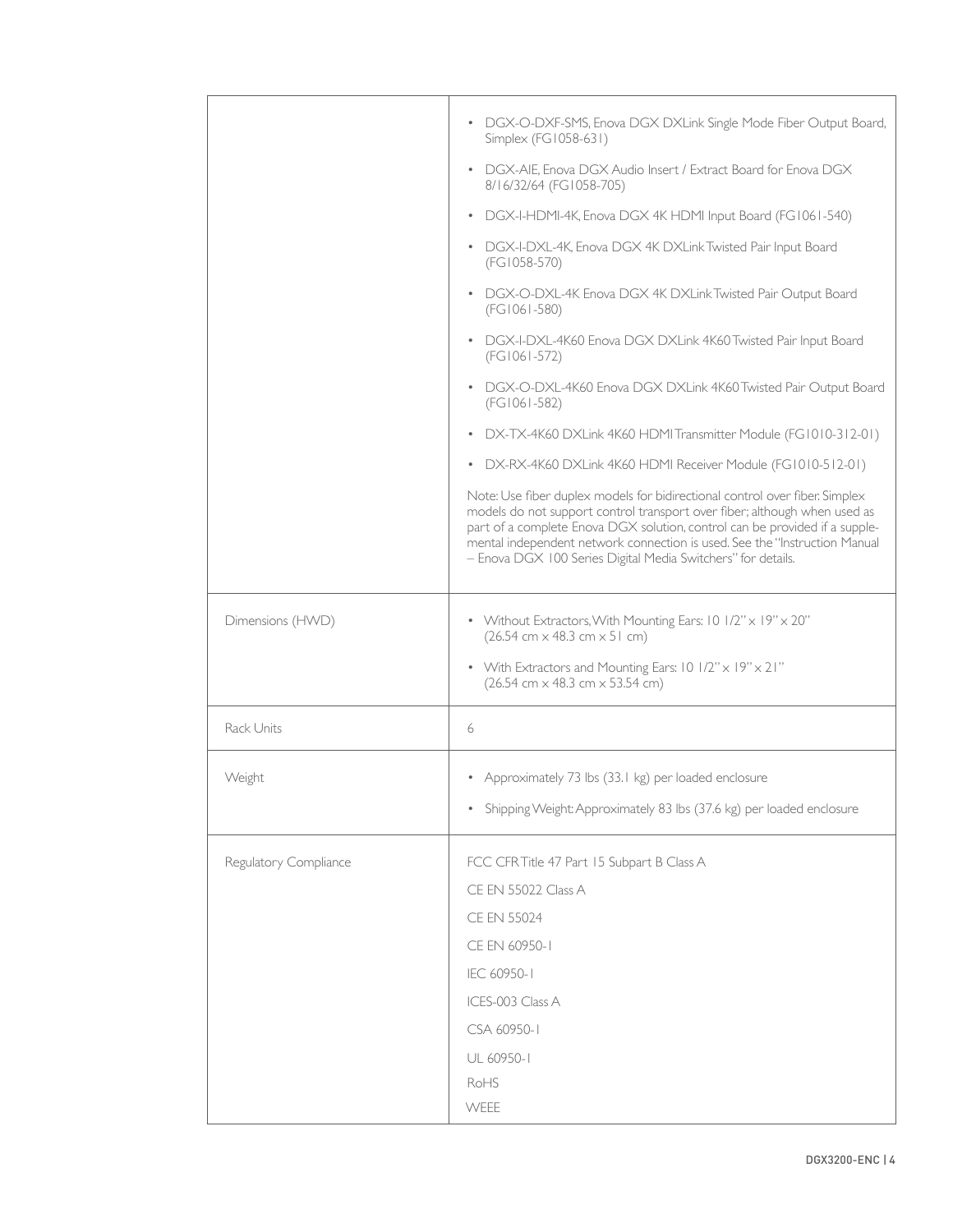| <b>MTBF</b>                           | 92,000 hours                                                                                                                                                                                                                                                                                                                                                                                                                                                                                                                                                                                                                                                                                                                                                                                                                                                                                                                                                                                                                 |
|---------------------------------------|------------------------------------------------------------------------------------------------------------------------------------------------------------------------------------------------------------------------------------------------------------------------------------------------------------------------------------------------------------------------------------------------------------------------------------------------------------------------------------------------------------------------------------------------------------------------------------------------------------------------------------------------------------------------------------------------------------------------------------------------------------------------------------------------------------------------------------------------------------------------------------------------------------------------------------------------------------------------------------------------------------------------------|
| Recommended Accessories               | • EXB-IRS4 ICSLan IR/S Interface, 4 IR/S and 4 Inputs (FG2100-23)<br>EXB-COM2 ICSLan Serial Interface, 2 Ports (FG2100-22)<br>$\bullet$<br>EXB-REL8 ICSLan Relay Interface, 8 Channels (FG2100-20)<br>• EXB-I/O8 ICSLan Input/Output Interface, 8 Channels (FG2100-21)<br>EXB-MPI ICSLan Multi-Port, I COM, I IRVS, 2 I/O, I IR RX (FG2100-26)<br>$\bullet$<br>• CBL-HDMI-FL HDMI High Speed Flat Cable with RedMere Technology<br>$(FG10-2180-16)$<br>CBL-RGB+A-FL RGB with Audio Flat Cable (FG10-2183-16)<br>• ENOVADGX-P2-PS, 1200 W Power Supply Replacement (FG1059-110K)<br>FAN REPLACEMENT KIT (FG1060-110K)<br>$\bullet$<br>BATTERY REPLACEMENT KIT (FG1060-120K)<br>$\bullet$<br>Note: Compatible boards are listed above under "supported signal<br>styles/compatible input and output boards". Transmitter, Receiver and Digital<br>Switcher compatibility is dependent on board selection, please see the data<br>sheet for the selected board for compatible Transmitters, Receivers and<br>Digital Switchers. |
| Per Channel Aggregate Data Rate (Max) | 26 Gbps*<br>*Enclosures manufactured on or after June 1, 2016, those manufactured<br>before that time have a per channel aggregate data rate of 12.8 Gbps                                                                                                                                                                                                                                                                                                                                                                                                                                                                                                                                                                                                                                                                                                                                                                                                                                                                    |
| Noise Level                           | < 52.5 dBA @ Im (Typical @ 25°C)                                                                                                                                                                                                                                                                                                                                                                                                                                                                                                                                                                                                                                                                                                                                                                                                                                                                                                                                                                                             |
| Airflow                               | Forced Air (inlet on sides, exhaust on back & top)                                                                                                                                                                                                                                                                                                                                                                                                                                                                                                                                                                                                                                                                                                                                                                                                                                                                                                                                                                           |

| AC POWER REQUIREMENTS |                                                                                                                                                                                               |
|-----------------------|-----------------------------------------------------------------------------------------------------------------------------------------------------------------------------------------------|
| AC Power              | 100-240 VAC single phase, 50-60 Hz                                                                                                                                                            |
| Power Capacity (Max)  | 1320 Watts, with redundancy @ 110 VAC<br>$\bullet$<br>• 1730 Watts, with redundancy @ 230 VAC<br>• 2640 Watts, without redundancy $@$ 110 VAC<br>• 3459 Watts, without redundancy $@$ 230 VAC |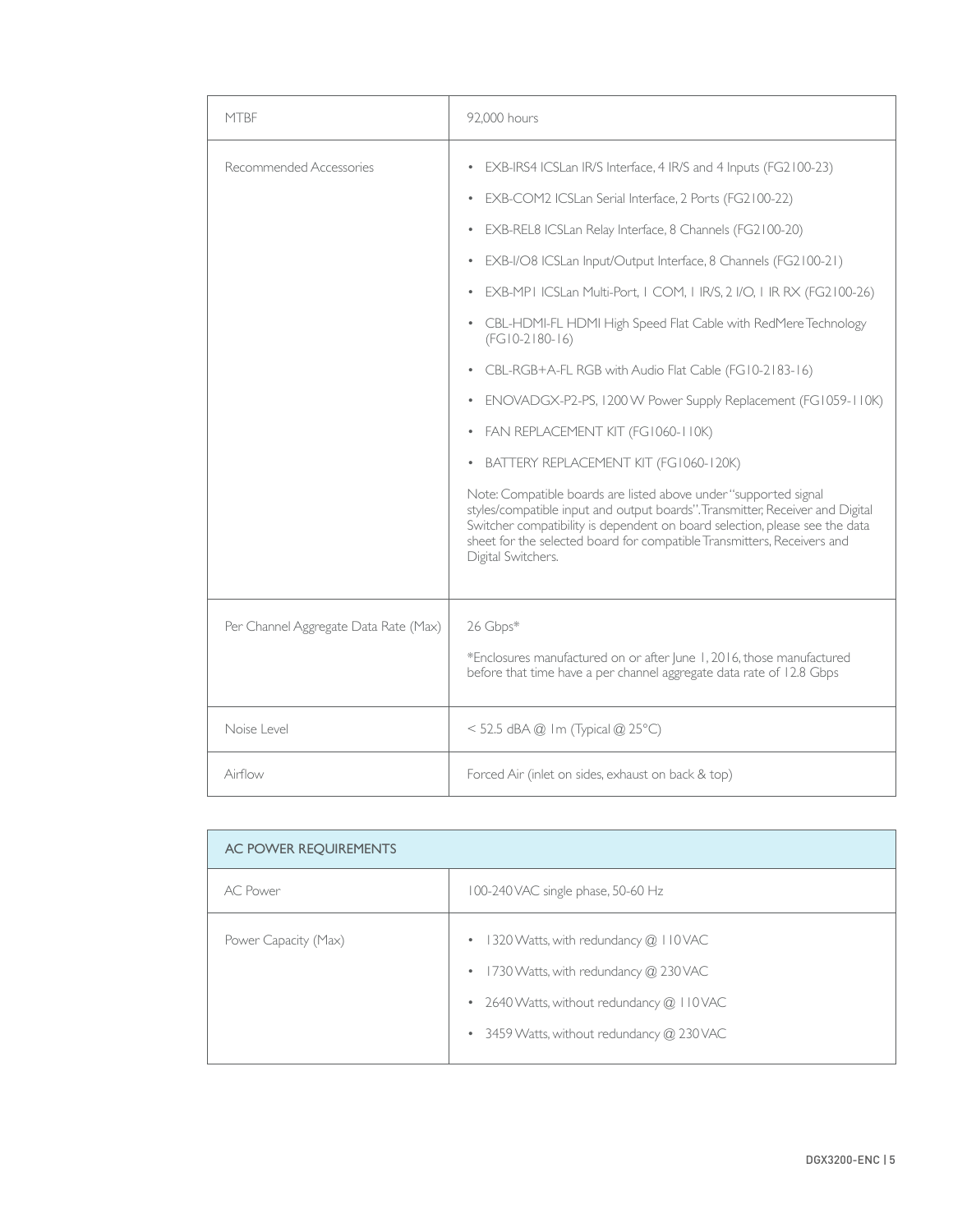| Power Consumption (Max) | 1692 Watts, fully loaded DXLink Power enclosure without redundancy<br>Use the Enova DGX Configuration Tool located at AMX.com/enova to<br>determine the power requirements of a configuration and whether any of<br>the DXLink Twisted Pair Transmitters or Receivers should be powered with<br>the local power supply to maintain PS redundancy in the Enova enclosure |
|-------------------------|-------------------------------------------------------------------------------------------------------------------------------------------------------------------------------------------------------------------------------------------------------------------------------------------------------------------------------------------------------------------------|
| Power Consumption (Typ) | 585 Watts, fully loaded HDMI enclosure with redundancy                                                                                                                                                                                                                                                                                                                  |
| Power Factor Correction | Supported, Complies with EN60555-2 and EN61000-3-2TBA                                                                                                                                                                                                                                                                                                                   |

| <b>ENVIRONMENTAL</b>       |                                                                                                                                                                                                                                                                                                                                                                    |
|----------------------------|--------------------------------------------------------------------------------------------------------------------------------------------------------------------------------------------------------------------------------------------------------------------------------------------------------------------------------------------------------------------|
| Temperature (Operating)    | 32° to 104° F (0° to 40° C)                                                                                                                                                                                                                                                                                                                                        |
| Temperature (Storage)      | $-22^{\circ}$ to $+158^{\circ}$ F (-30° to +70° C)                                                                                                                                                                                                                                                                                                                 |
| Humidity (Operating)       | 5% to 85% RH (non-condensing)                                                                                                                                                                                                                                                                                                                                      |
| Humidity (Storage)         | 0% to 90% RH (non-condensing)                                                                                                                                                                                                                                                                                                                                      |
| Heat Dissipation (Typical) | 1998 BTU/hr, fully loaded HDMI enclosure with redundancy                                                                                                                                                                                                                                                                                                           |
| Heat Dissipation (Max)     | 4508 BTU/hr, with redundancy @ 110 VAC<br>$\bullet$<br>5908 BTU/hr, with redundancy @ 230 VAC<br>$\bullet$<br>9016 BTU/hr, without redundancy @ 110VAC<br>$\bullet$<br>11813 BTU/hr, without redundancy @ 230 VAC<br>$\bullet$                                                                                                                                     |
| Heat Dissipation (Max)     | 5778 BTU/hr, fully loaded DXLink Power enclosure without redundancy<br>Use the Enova DGX Configuration Tool located at AMX.com/enova to<br>determine the power requirements of a configuration and whether any of<br>the DXLink Transmitters or Receivers should be powered with the local<br>power supply to maintain PS redundancy in the Enova DGX 32 enclosure |

| <b>CONTROL PORTS AND INDICATORS</b> |                                                                                                     |
|-------------------------------------|-----------------------------------------------------------------------------------------------------|
| Axl ink Port                        | (1) 4-position 3.5mm Screw Terminal, provides data and power to external<br>AxLink control devices  |
| AxLink Indicator                    | (1) AxLink LED (green) indicates the state of the AxLink portOne 5-position<br>3.5mm Screw Terminal |